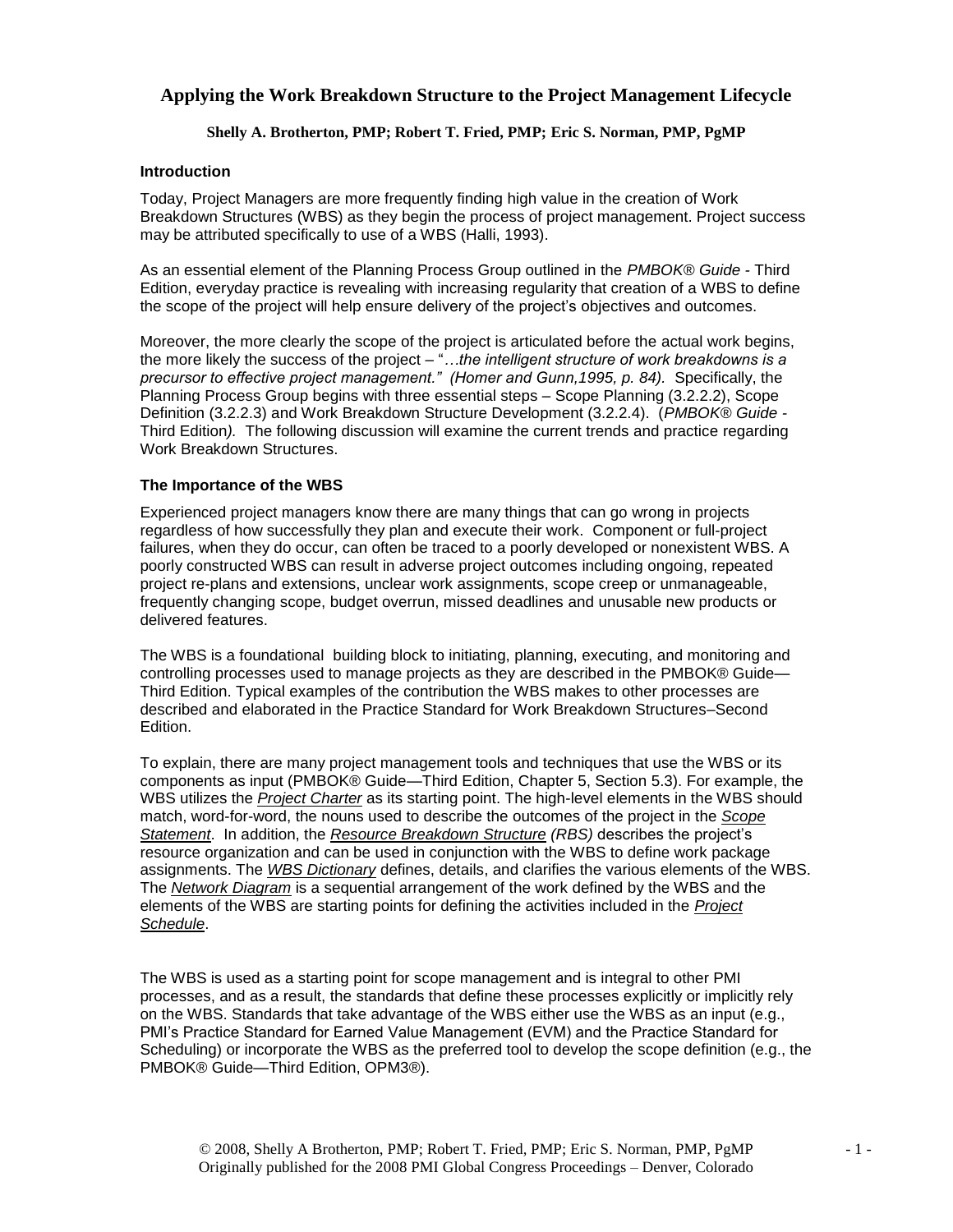### **WBS Concepts**

A WBS, as defined in the PMBOK® Guide—Third Edition is "a deliverable-oriented hierarchical decomposition of the work to be executed by the project team to accomplish the project objectives and create the required deliverables. It organizes and defines the total scope of the project. Each descending level represents an increasingly detailed definition of the project work. The WBS is decomposed into work packages. The deliverable orientation of the hierarchy includes both internal and external deliverables."

With this definition, it is clear the WBS provides an unambiguous statement of the objectives and deliverables of the work to be performed. It represents an explicit description of the project's scope, deliverables and outcomes—the "what" of the project. The WBS is not a description of the processes followed to perform the project… nor does it address the schedule that defines how or when the deliverables will be produced, but rather is specifically limited to describing and detailing the project's outcomes or scope. The WBS is a foundational project management component, and as such is a critical input to other project management processes and deliverables such as activity definitions, project schedule network diagrams, project and program schedules, performance reports, risk analysis and response, control tools or project organization.

# **Defining the WBS**

The upper levels of the WBS typically reflect the major deliverable work areas of the project, decomposed into logical groupings of work. The content of the upper levels can vary, depending on the type of project and industry involved. The lower WBS elements provide appropriate detail and focus for support of project management processes such as schedule development, cost estimating, resource allocation, and risk assessment. The lowest-level WBS components are called *Work Packages* and contain the definitions of work to be performed and tracked. These can be later used as input to the scheduling process to support the elaboration of tasks, activities, resources and milestones which can be cost estimated, monitored, and controlled.

A few of the key characteristics of high-quality Work Breakdown Structures (Practice Standard for Work Breakdown Structures–Second Edition) are outlined below:

- A central attribute of the WBS is that it is "deliverable orientated" (Berg and Colenso,  $\bullet$ 2000). The PMBOK® Guide—Third Edition defines a deliverable as: "Any unique and verifiable product, result, or capability to perform a service that must be produced to complete a process, phase or project." In this context, "oriented" means aligned or positioned with respect to deliverables, i.e., focused on deliverables.
- An additional key attribute of the WBS is that it is a "... hierarchical decomposition of the  $\bullet$ work..." Decomposition is "a planning technique that subdivides the project scope and project deliverables into smaller, more manageable components, until the project work associated with accomplishing the project scope and deliverables is defined in sufficient detail to support executing, monitoring, and controlling the work‖ (PMBOK® Guide—Third Edition). This decomposition (or subdivision) clearly and comprehensively defines the scope of the project in terms of individual sub-deliverables that the project participants can easily understand. The specific number of levels defined and elaborated for a specific project should be appropriate for effectively managing the work in question.
- The 100% Rule (Haugan, 2002, p 17) is one of the most important principles guiding the development, decomposition and evaluation of the WBS. This rule states that the WBS includes 100% of the work defined by the project scope and, by doing so, captures ALL deliverables—internal, external and interim—in terms of work to be completed, including project management. The rule applies at all levels within the hierarchy: the sum of the work at the "child" level must equal 100% of the work represented by the "parent"—and the WBS should not include any work that falls outside the actual scope of the project; that is, it cannot include more than 100% of the work.
- The WBS can be represented in a variety of ways including graphical, textual or tabular views. The form of representation should be chosen based on the needs of the specific

© 2008, Shelly A Brotherton, PMP; Robert T. Fried, PMP; Eric S. Norman, PMP, PgMP - 2 -Originally published for the 2008 PMI Global Congress Proceedings – Denver, Colorado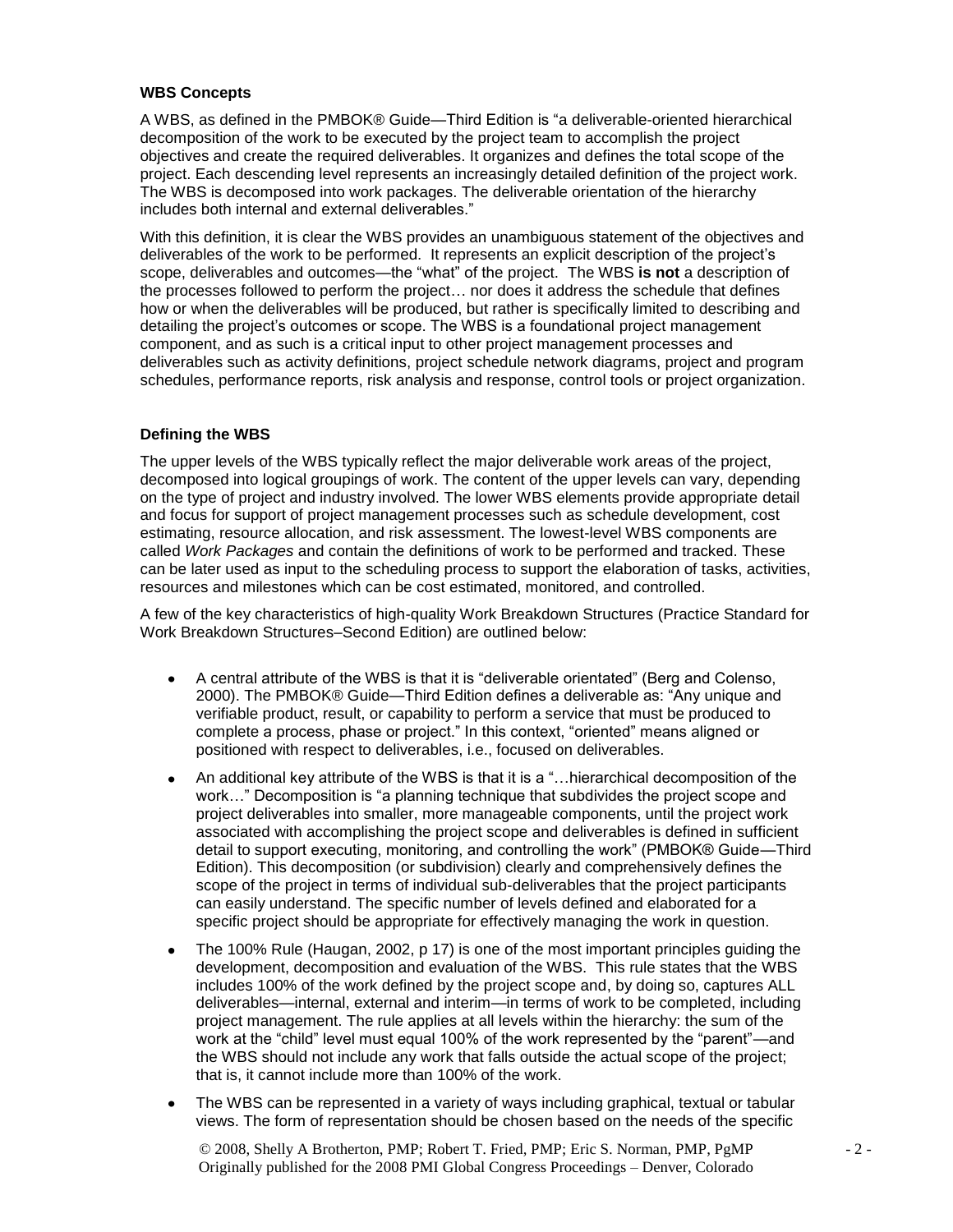project. Exhibits 1 through 3 below illustrate the very same WBS elements represented in Outline View format (Exhibit 1), Organization Chart format (Exhibit 2) and in the Tree or Centralized Tree Structure (Exhibit 3):

- 1.0 New Product Release
	- 1.1 New Product Inventory
	- 1.2 Product Documentation
	- 1.3 Product Training Materials
	- 1.4 Project Management





**Exhibit 2** – **Tree Structure, or "Organizational Chart" Structure.**



**Exhibit 3 – Centralized Tree Structure.**

© 2008, Shelly A Brotherton, PMP; Robert T. Fried, PMP; Eric S. Norman, PMP, PgMP - 3 - Originally published for the 2008 PMI Global Congress Proceedings – Denver, Colorado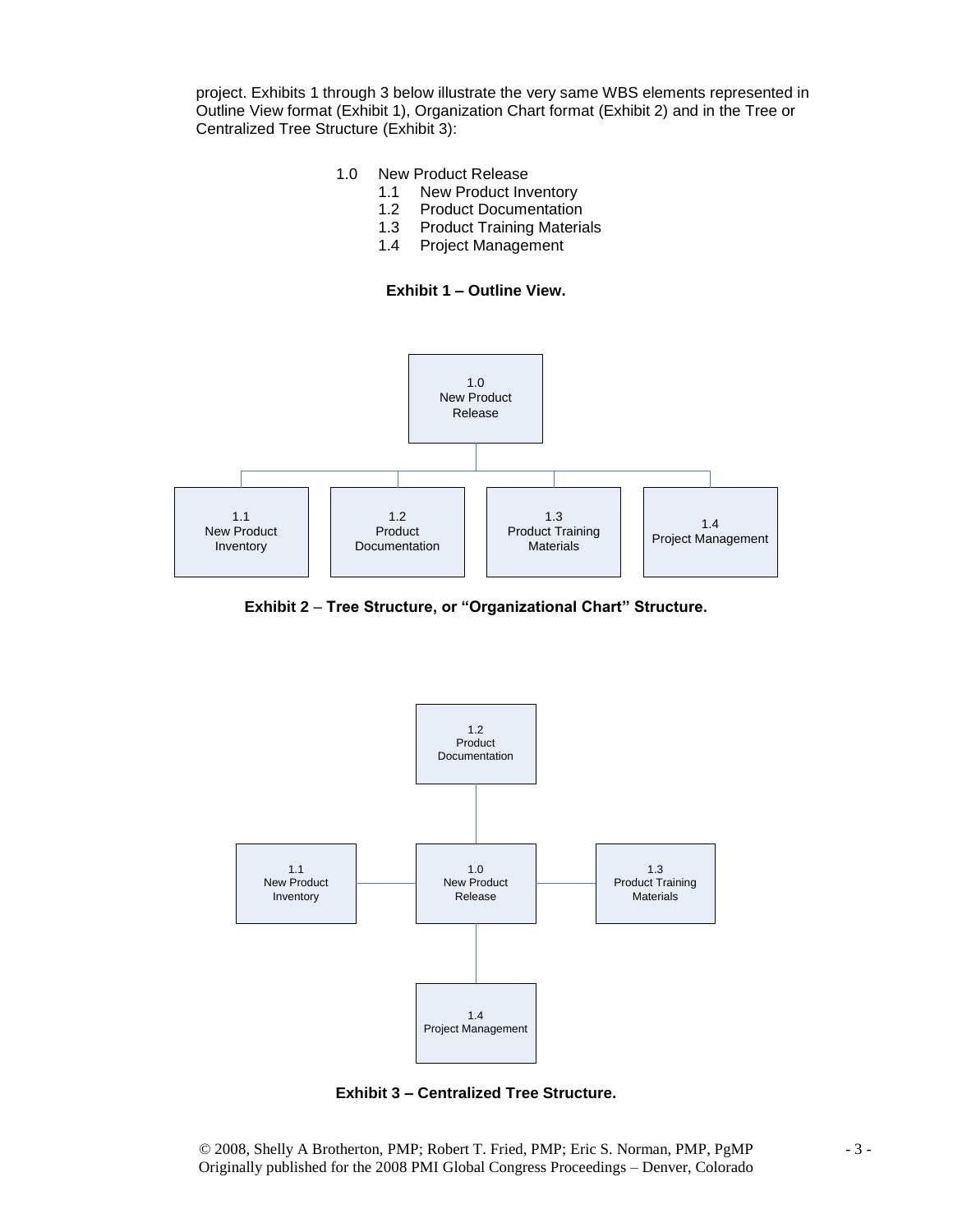It is clear the WBS is the starting point in the planning process for many other essential project management processes such as Estimating, Scheduling and Monitoring/Controlling. However, applying the WBS effectively to these processes remains a difficult task for many project managers.

### **Transitioning from the Deliverable-Oriented WBS to the Project Schedule**

Frequent complaints about the relevance of deliverable-oriented Work Breakdown Structures are attributed to the absence of clear guidance about the methodology used to apply this scope definition to other project processes, tools and tasks.

In particular, the lack of helpful information about the processes used to apply deliverableoriented Work Breakdown Structures to project *scheduling* is seen as the primary obstacle project managers face when attempting to use deliverable-oriented Work Breakdown Structures as a basis for scope management and schedule development. The difficulty they encounter… making the logical association and transition from WBS to project schedule, drives their reluctance to adopt the practice. In fact, much of the available documentation (e.g., (Pritchard 1998); (Rational Unified Process,

[http://www.ts.mah.se/RUP/RationalUnifiedProcess/manuals/intro/im\\_diff.htm\)](http://www.ts.mah.se/RUP/RationalUnifiedProcess/manuals/intro/im_diff.htm) for applying Work Breakdown Structures to project scheduling actually suggests the development of "task-oriented" or "process-oriented" Work Breakdown Structures to ease the transition from WBS to project schedule.

# **Demystifying linkages between the Deliverable-Oriented WBS and Project Schedule**

To correct and counter this confusing instruction, key guidance to assist project managers can be found in the PMBOK<sup>®</sup> Guide—Third Edition, Chapter 6. This chapter, Time Management, contains much of the information required to explain and resolve the deliverable-oriented WBS – to – Project Schedule transition challenge. Though somewhat obscured by other important concepts presented in this chapter, the core elements that show the linkage between the deliverable-oriented WBS and the project schedule are present. The elements, extracted from the chapter, that explain the transition include Activity Definition, section 6.1; Activity Sequencing, Section 6.2 and project Schedule Development, section 6.5 are examined in detail and contain, specifically, the fundamental concepts required to simplify the process.

Activity Definition (section 6.1) describes the inputs, tools, techniques and outputs  $\bullet$ necessary to create the listing of activities that will be performed to produce desired project outcomes. The Project Time Management Overview (figure 6-1, page 140) and the detail found in this section clearly show the **Scope Statement, WBS and WBS Dictionary** as inputs to the Activity Definition process. Tools for development of the Activity List, Milestone List and remaining outputs of the process include Decomposition, Rolling Wave Planning and others. Illustrated simply, this can be described as:

| Input                                                                                  | <b>Process</b> | Output |
|----------------------------------------------------------------------------------------|----------------|--------|
| WBS & WBS Dictionary $\rightarrow$ Decomposition $\rightarrow$ Activity/Milestone List |                |        |

Activity Sequencing (section 6.2) explains how the project's activities, milestones and  $\bullet$ approved changes are used as inputs to the activity sequencing process, while the tools for developing the outputs are described, including the **Project Schedule Network Diagram**, updated Activity and Milestone Lists include various network diagramming techniques, such as Precedence Diagramming Method (PDM) and Arrow Diagramming Method (ADM). As above, a simplified view would be;

Input **Process Output** Activity / Milestone List  $\rightarrow$  Network Diagramming  $\rightarrow$  Project Schedule Network Diagram

© 2008, Shelly A Brotherton, PMP; Robert T. Fried, PMP; Eric S. Norman, PMP, PgMP - 4 -Originally published for the 2008 PMI Global Congress Proceedings – Denver, Colorado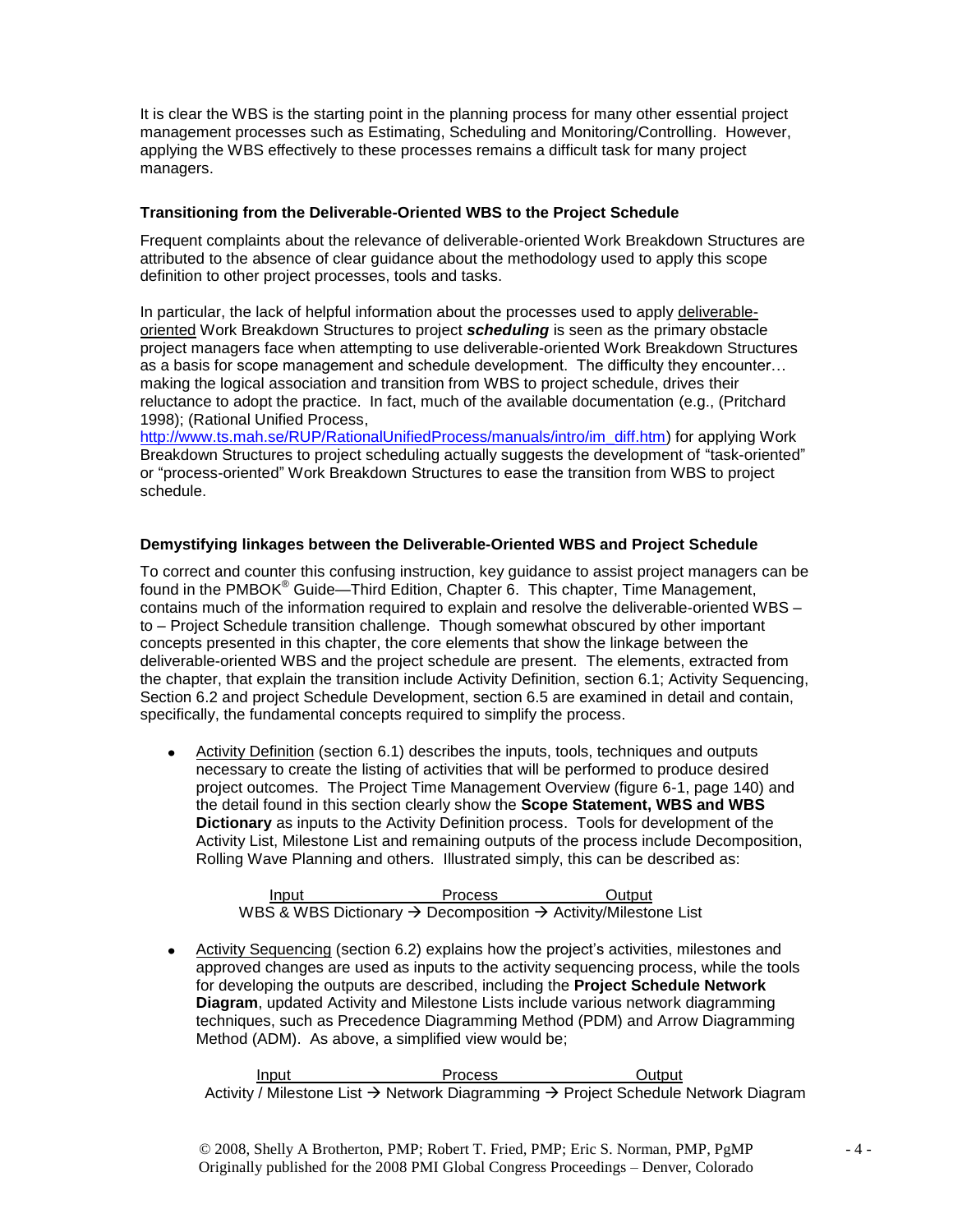Schedule Development (section 6.5) describes how these two processes are used to  $\bullet$ produce the end objectives of the process – the **Project Schedule, Schedule Model, Schedule Baseline** and other related schedule components. Here, the chapter explains how the outputs of the two processes above are incorporated as inputs to the scheduling tools and scheduling methodologies to produce the project schedule. Simplified, this can be illustrated as:

Input Process Output Activity List / Network Diagram  $\rightarrow$  Scheduling Method/tools  $\rightarrow$  Project Schedule

Summarizing the information found in these sections:

- The core elements that enable the elaboration and development of the Project Schedule  $\bullet$ begin with the **Scope Statement, WBS and WBS Dictionary**.
- These inputs are taken through a decomposition process to produce the project's Activity and Milestone Lists.
- These in turn, are input elements to **Network Diagramming** that produces the Project Schedule Network Diagram and updated Activity / Milestone Lists.
- Finally, the Project Schedule Network Diagram, Updated Activity and Milestone Lists are  $\bullet$ then used as input to the project scheduling tools and methodology to generate the **Project Schedule**. Illustrated in simplified process-flow form as before, the entire process can be summarized as follows:

Input **Process** Output WBS / WBS Dictionary  $\rightarrow$  Network Diagram  $\rightarrow$  Project Schedule

And again, this simplified view in block diagram form:



 **Exhibit 4 – WBS to Project Schedule Transition**

# **Putting These Concepts to Work**

To illustrate how this process would be put into practice, a simple example will be used. We will presume for this discussion that the WBS elements listed in the outline below are a few of the key scope components derived from an initial home building contract. Representing level 1, 2, 3 and 4, the high-level scope elements include the components of the primary structure, the foundation, exterior walls, roof, plumbing, electrical and interior walls. The component element list – without hierarchical structure appear to the project manager (from the contractor) as follows;

- House Project
- Primary Structure
- Foundation Development
- Layout Topography
- **Excavation**
- Concrete Pour
- Exterior Wall Development

© 2008, Shelly A Brotherton, PMP; Robert T. Fried, PMP; Eric S. Norman, PMP, PgMP - 5 -Originally published for the 2008 PMI Global Congress Proceedings – Denver, Colorado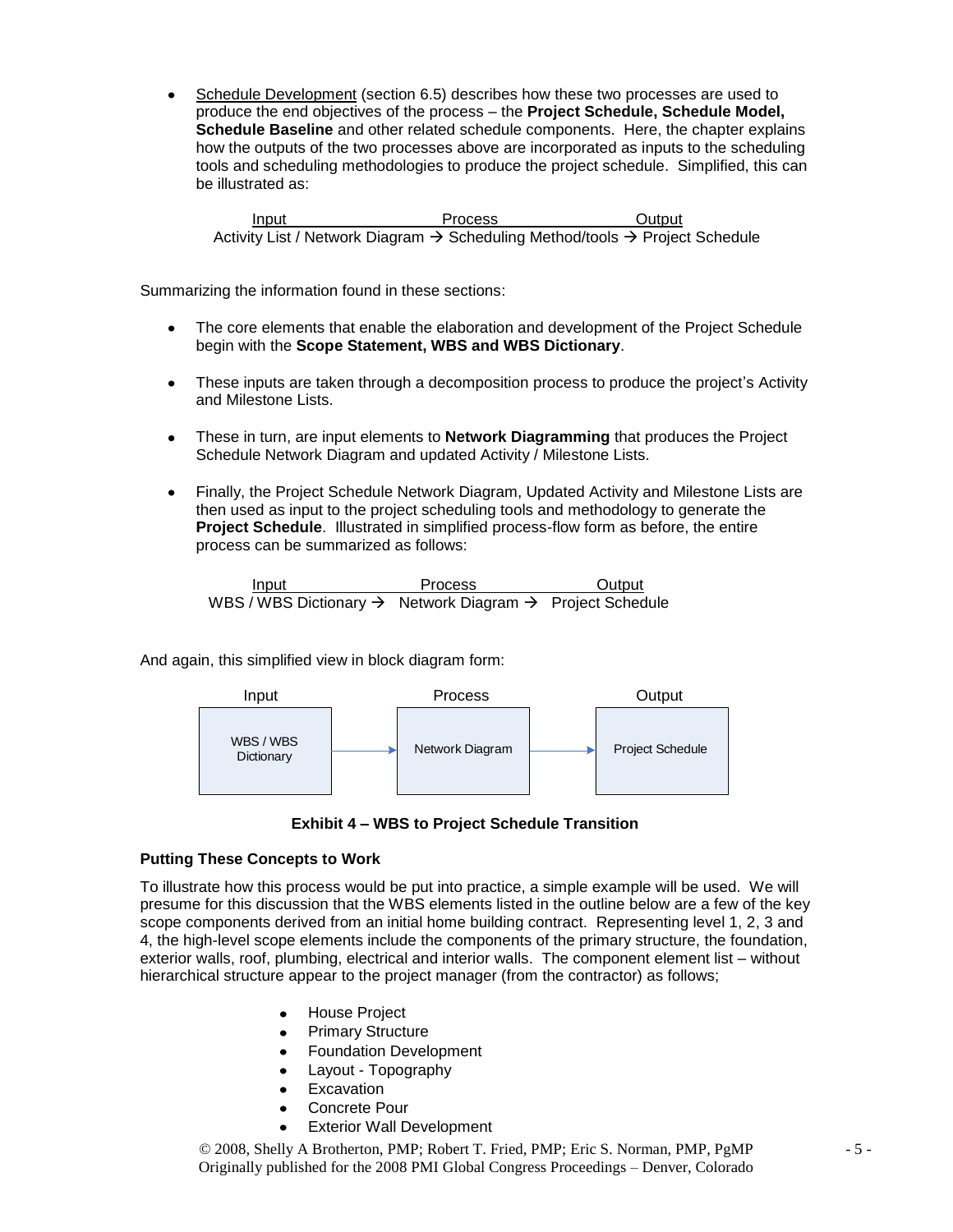- Roof Development
- Electrical Infrastructure
- Plumbing Infrastructure
- Inside Wall Development: Rough Finish

### **The WBS in Hierarchical Outline Form**

To organize this component list as it might be developed, the contractor might – and intuitive knowledge for even a novice would suggest that the following hierarchical relationship perhaps would apply. For this example, we will presume this work is truly the correct representation. Working with the contractor, the project manager, then, would arrange the high-level deliverables for the House Project in the following manner:

# **1. House Project**

- 1.1 Primary Structure
	- 1.1.1 Foundation Development
		- 1.1.1.1 Layout Topography
		- 1.1.1.2 Excavation
		- 1.1.1.3 Concrete Pour
	- 1.1.2 Exterior Wall Development
	- 1.1.3 Roof Development
- 1.2 Electrical Infrastructure
- 1.3 Plumbing Infrastructure
- 1.4 Inside Wall Development: Rough Finish

## **Exhibit 5 – House Project WBS Elements – An Illustration**

Here, in Exhibit 5, **level 1** indicates the work called "House Project" represents 100% of the work of the project. All other scope (WBS) elements associated with the project would be subordinate to the House Project element. At **level 2**, there are 4 major components that make up the House Project: Primary Structure, Electrical Infrastructure, Plumbing Infrastructure and Inside Wall Development. **Level 3** shows the key components of the Primary Structure: Foundation Development, Exterior Wall Development and Roof Development. And finally the Foundation Development is decomposed into three work elements that become **level 4**: Layout-Topography, Excavation and Concrete Pour.

Granted, this is a highly simplified characterization of the work. It is used here, however, to help illustrate the WBS hierarchical concept, not necessarily the proper breakdown of all the work required to construct a home.

#### **Identifying Dependencies between WBS Elements**

Looking at this particular breakdown of the work, contractors, project managers and homeowners alike would likely recognize that if this were the work to be completed, it would occur in a prescribed order, with some elements coming before – and being completed - before others begin. For example, it would be very helpful to build the foundation and walls before constructing the roof. Though it isn't mandatory to do it in this way, building the foundation first and then the walls; establishing this order would allow the roof to be constructed on top of the walls – where it will ultimately be completed and integrated to secure the structure. Certainly this is not the only approach to home construction – and the order can surely be modified to accelerate the building process, but for this illustration, we will presume a traditional home construction project, and the order would be: foundation, exterior walls, then roof.

Once the foundation, walls and roof are completed (and assuming additional details such as windows, doors and exterior finish are part of the work), the construction can move to the interior of the home. Here, it would make sense to complete the electrical and plumbing work before putting the interior wall material in place. As before, this order is not mandatory, but common practice would indicate the simplest, quickest and easiest approach would be to first complete the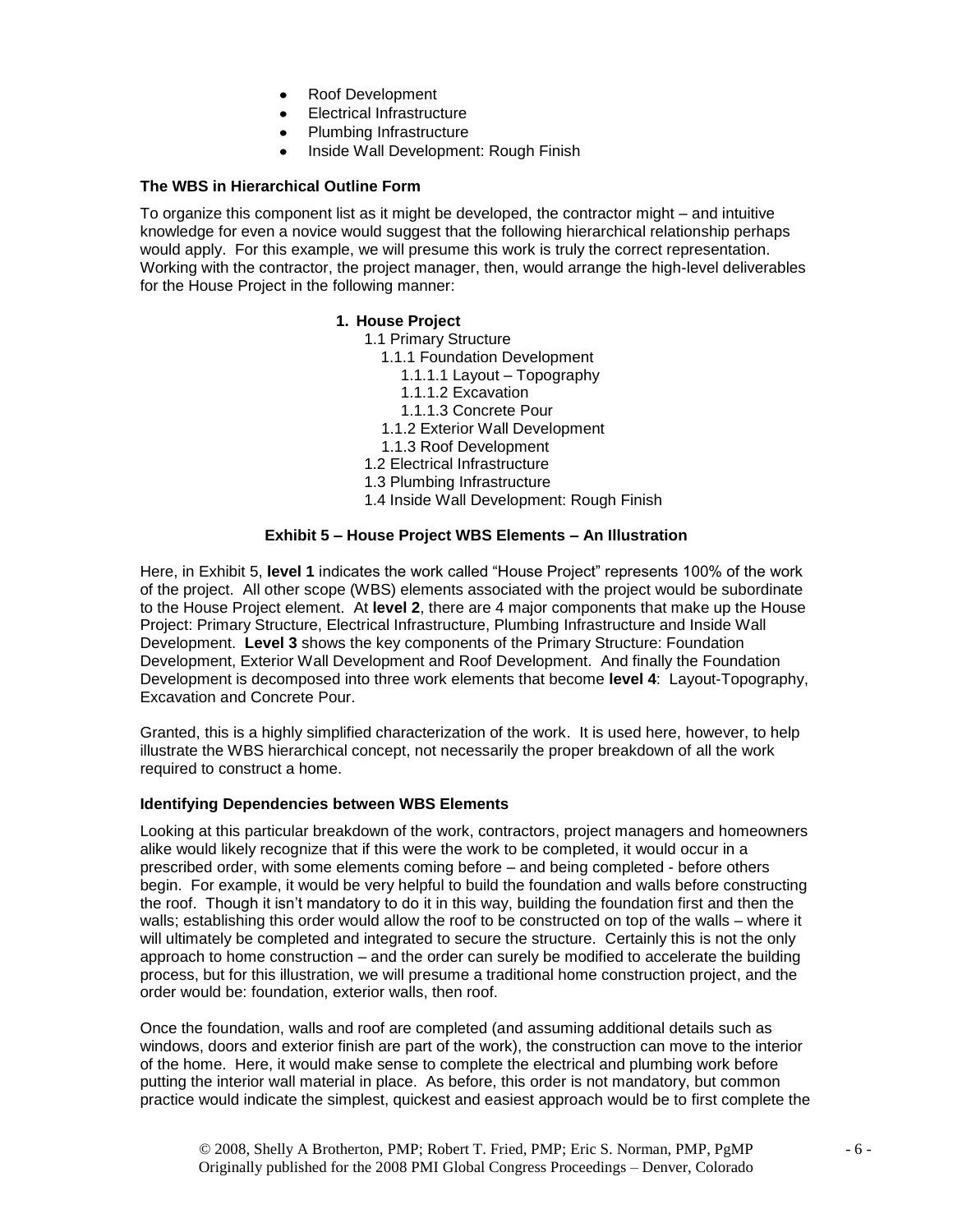work that would be hidden by the interior walls, then apply the interior wall material. Again, for this example, we will use that convention.

### **Representing Scope Sequence and Dependency**

With the previous discussion in mind, a project manager could begin developing a very high-level representation of the work described by the scope (WBS) using nothing more sophisticated than pencil and paper to illustrate the dependencies described. Beginning with the House Project element at level 1, and including all of the WBS elements required to show the implied dependency, one representation of the work might look like the set of interrelated elements found in Exhibit 6.



**Exhibit 6 – House Project High Level Scope Sequence** 

This exhibit shows how the project manager would use a sequence representation – or an illustrated dependency map to indicate that Foundation Development (with its Work Packages, Layout-Topography, Excavation and Concrete Pour) must complete before the Exterior Wall Development can begin, and that Roof Development depends on the completion of the Exterior Walls. Once the roof is complete, both the plumbing and electrical work can begin, but the Interior Walls would not start until the plumbing and electrical are complete. (In reality, the word "complete" here could mean "roughed-in" where wires and pipes are run to and from their destinations, but there are no fixtures attached to them.) It is important to note, the work elements shown here are not tasks or activities, but rather significant scope components that logically lead and follow one-another. Once these elements (Work Packages) are decomposed via the process described earlier, the resulting tasks, activities and milestones can be placed into the project scheduling tool.

## **Taking the Process One Step Further – Introducing the concepts of Inclusion and** *the Scope Relationship Diagram*

To further ease the transition from the deliverable-oriented WBS to project schedule, we can refine the central process to more clearly illustrate the relationships between scope elements before they are placed into the project schedule.

In Exhibit 6 above, a scope sequence was used to show dependency between various WBS elements. In this illustration, each element is shown in linear fashion, using a two-dimensional sequential format, with lines connecting the elements to show predecessor and successor dependencies. To produce the network diagram, the two dimensions at the core of the process are *order* and *precedence* (or dependency). While these two dimensions are critically important to development of a network diagram, in some cases they are not sufficient to enable the project manager to easily envision the project schedule from the network diagram.

Absent from this linear depiction of scope is the addition of a third dimension to complement order and dependency. To clarify – the concept/dimension of "**inclusion**" can be inserted into the process to convert the linear, two-dimensional network into a diagram that would depict how individual WBS elements are related to one-another, as parent and subordinate elements,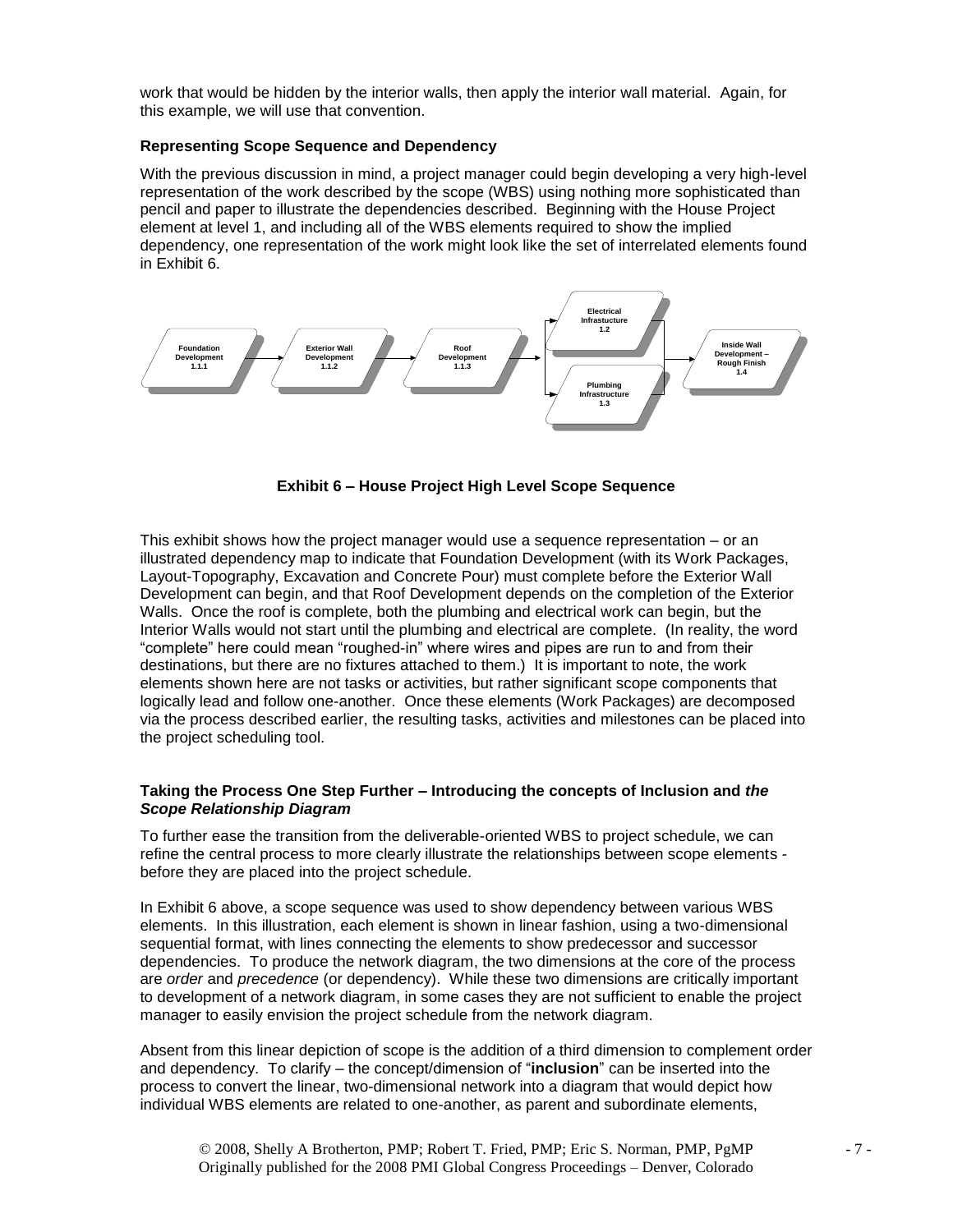reflecting in graphic illustration, how they are developed and listed in an outline, chart or WBS template.

"Inclusion" as a dimension is used to show which elements are "part of" larger work elements, as well as clearly articulating which WBS elements are *not* "part of" the work of others. Said another way, some work depicted by a WBS is intended to be seen as being "part of" a higher-order work element, while other elements in the WBS are clearly not "part of" specific higher-order elements.

Using the example from the House Project above, we will take another look at the hierarchical outline for the work:

#### **1. House Project**

- 1.1 Primary Structure
	- 1.1.1 Foundation Development
		- 1.1.1.1 Layout Topography
		- 1.1.1.2 Excavation
		- 1.1.1.3 Concrete Pour
	- 1.1.2 Exterior Wall Development
	- 1.1.3 Roof Development
	- 1.2 Electrical Infrastructure
- 1.3 Plumbing Infrastructure
- 1.4 Inside Wall Development: Rough Finish

Describing this outline using the concept of "inclusion", it is easy to see that the WBS Elements 1.1, 1.2, 1.3 and 1.4 – the Primary Structure, Electrical Infrastructure, Plumbing Infrastructure and Inside Wall Development are all "part of" the House Project. They are integral to the completion of the project and are "**included in**" the work. By the same token, it is clear from the outline that the elements 1.1.1.1, 1.1.1.2 and 1.1.1.3 are all "part of" and "included in" the work that makes up the Foundation Development WBS element (1.1.1).

Our sequence diagram in Exhibit 6 shows the precedence and dependency between these elements, but does not clearly show which elements are actually "part of" the scope of other elements. In fact, if you examine Exhibit 6 carefully, you will notice that some of the elements have been left out of the diagram – for example, the level 1 WBS element House Project is not included. Additionally, the first level 2 element, Foundation Development is excluded, as are the three level 4 elements, Layout, Excavation and Concrete Pour. Why have they been excluded? Because including them in this drawing would be confusing and would disturb the illustration of the dependencies that are present. How would it be possible in Exhibit 6 to represent the level 1 or level 4 WBS elements without disturbing the logical flow of the dependencies between the relevant elements? In truth, it is nearly impossible to properly include those elements in this illustration. To correct this issue and explain, we will examine the Foundation Development elements closely.

In Exhibit 6 the Foundation Development elements at level 4, Layout-Topography, Excavation and Concrete Pour were excluded to reduce the confusion about the dependency between the level 3 elements, Foundation Development (1.1.1), Exterior Wall Development (1.1.2) and Roof Development (1.1.3). If we were to include them, however, they would also reflect their own natural or logical sequence. For instance, the Layout of the foundation must precede any excavation – and the excavation must be complete before any concrete is poured. Considering the dependency between these elements, they could be shown as a series of scope elements executed in sequential fashion, under the "parent" element "Foundation Development" at level 3. This concept is shown, as an excerpt from the House Project, in Exhibit 8: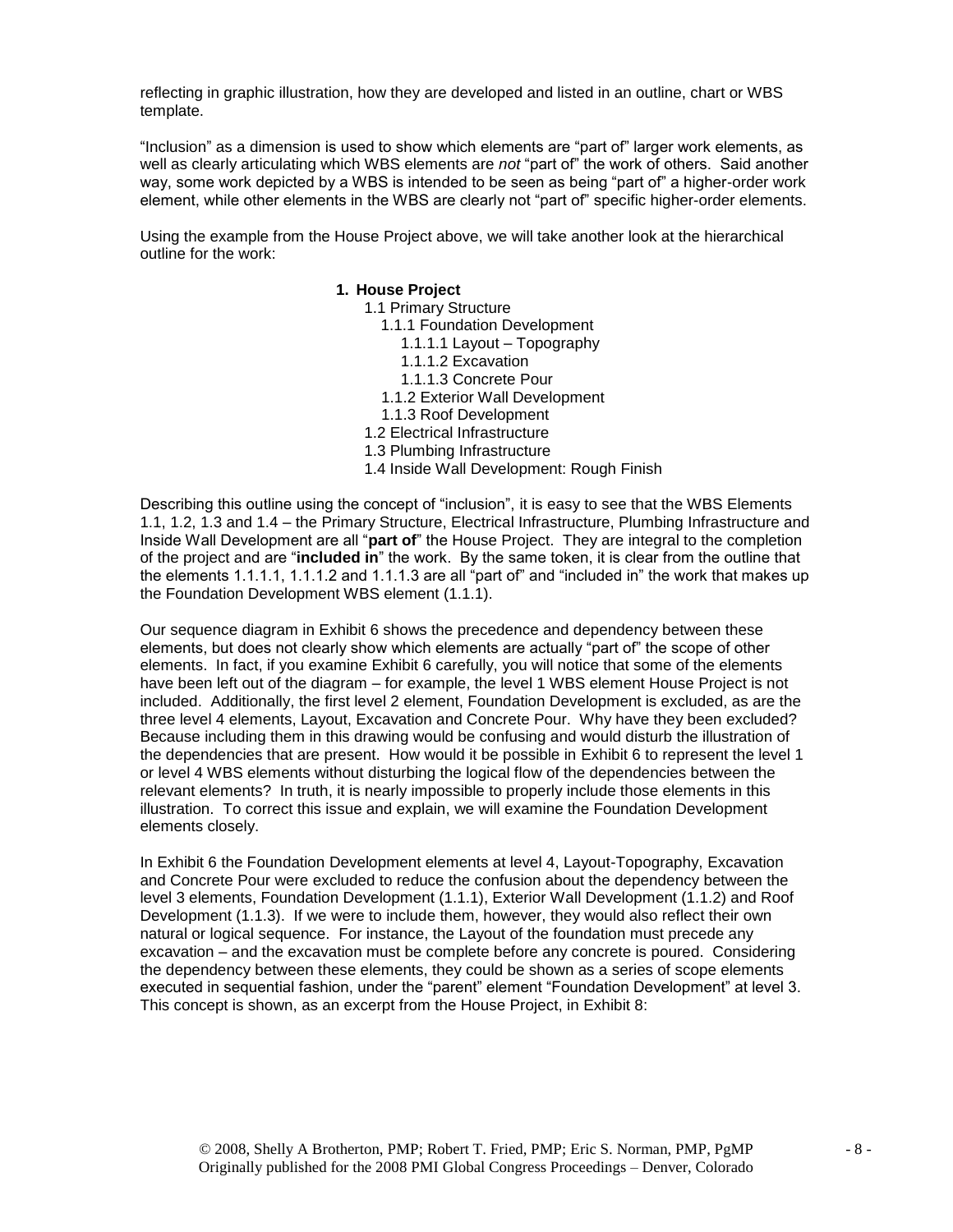

**Exhibit 8 – Foundation Development WBS elements from the House Project** 

In this excerpt, it's difficult to clearly envision or understand the relationship between the parent and children WBS elements other than the fact that we have told you the three elements at level 4 are children of the parent element Foundation Development – which is not accurately represented in Exhibit. If we were to link the parent, the Foundation Development would appear as simply another node in the sequence, when in actuality it isn't. In truth, the relationship between the Foundation Development element at level 3 and its children at level 4 is more clearly shown in the textual, outline form in Exhibit 9.

1.1.1 Foundation Development

- 1.1.1.1 Layout Topography
- 1.1.1.2 Excavation
- 1.1.1.3 Concrete Pour

# **Exhibit 9 – Foundation Development Outline from House Project**

Here, it is easy to recognize the parent-child relationship between the level 3: Foundation Development WBS element and the level 4 elements, Layout–Topography, Excavation and Concrete Pour. Because of the indentation of the level 4 WBS elements under the parent element, this outline form communicates to us and clearly shows that Layout-Topography, Excavation and Concrete Pour are actually "part of" and "included in" the work that is called Foundation Development. Showing this in graphic format (see Exhibit 10) using an alternative view to represent this parent-child relationship may help somewhat, but does not fully capture the true relationship between the parent and child elements.



**Exhibit 10 – Alternate Foundation Development Graphic from House Project** 

© 2008, Shelly A Brotherton, PMP; Robert T. Fried, PMP; Eric S. Norman, PMP, PgMP - 9 -Originally published for the 2008 PMI Global Congress Proceedings – Denver, Colorado In Exhibit 10, it is difficult to determine the true relationship between the parent and child elements. Does "Foundation Development" come before or perhaps after the child elements? Of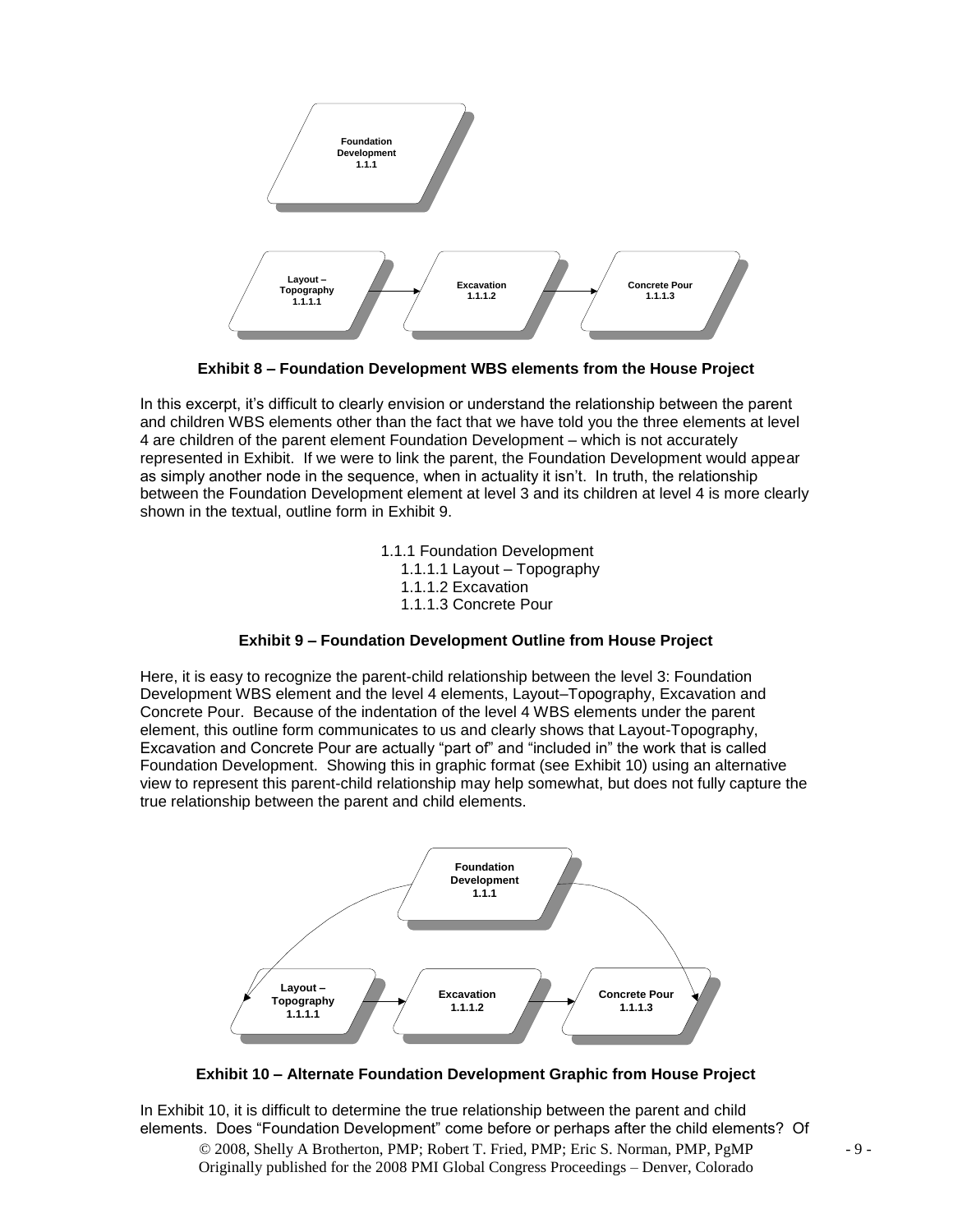course, neither of those would be correct. Is Foundation Development above or below? Neither of those would be correct. Clearly, we need a better way to represent and communicate the relationship between these elements.

To solve and illustrate how these relationships actually occur, a **Scope Relationship Diagram** will be used instead to clearly show the relationships detailed in Exhibit 9, as well as the order and precedence shown in Exhibit 8.

The resulting *Scope Relationship Diagram* reflects the added dimension of *Inclusion* representing these same WBS elements as follows in Exhibit 11.



**Exhibit 11 – Scope Relationship Diagram from House Project Foundation Development Segment** 

Here, in this Scope Relationship Diagram representation, the Foundation Development WBS element – 1.1.1 is larger and visually *includes* the lower level elements 1.1.1.1, 1.1.1.2 and 1.1.1.3.

With the addition of arrows to show the scope sequence described earlier, we are now able to illustrate how scope elements are planned within the concept of inclusion. In Exhibit 12 it is clear to see that the three elements at level 4 are executed in sequence "within" or as "part of" the scope of the parent element, Foundation Development.



**Exhibit 12 – Scope Relationship Diagram from House Project – With Scope Sequence Foundation Development Segment**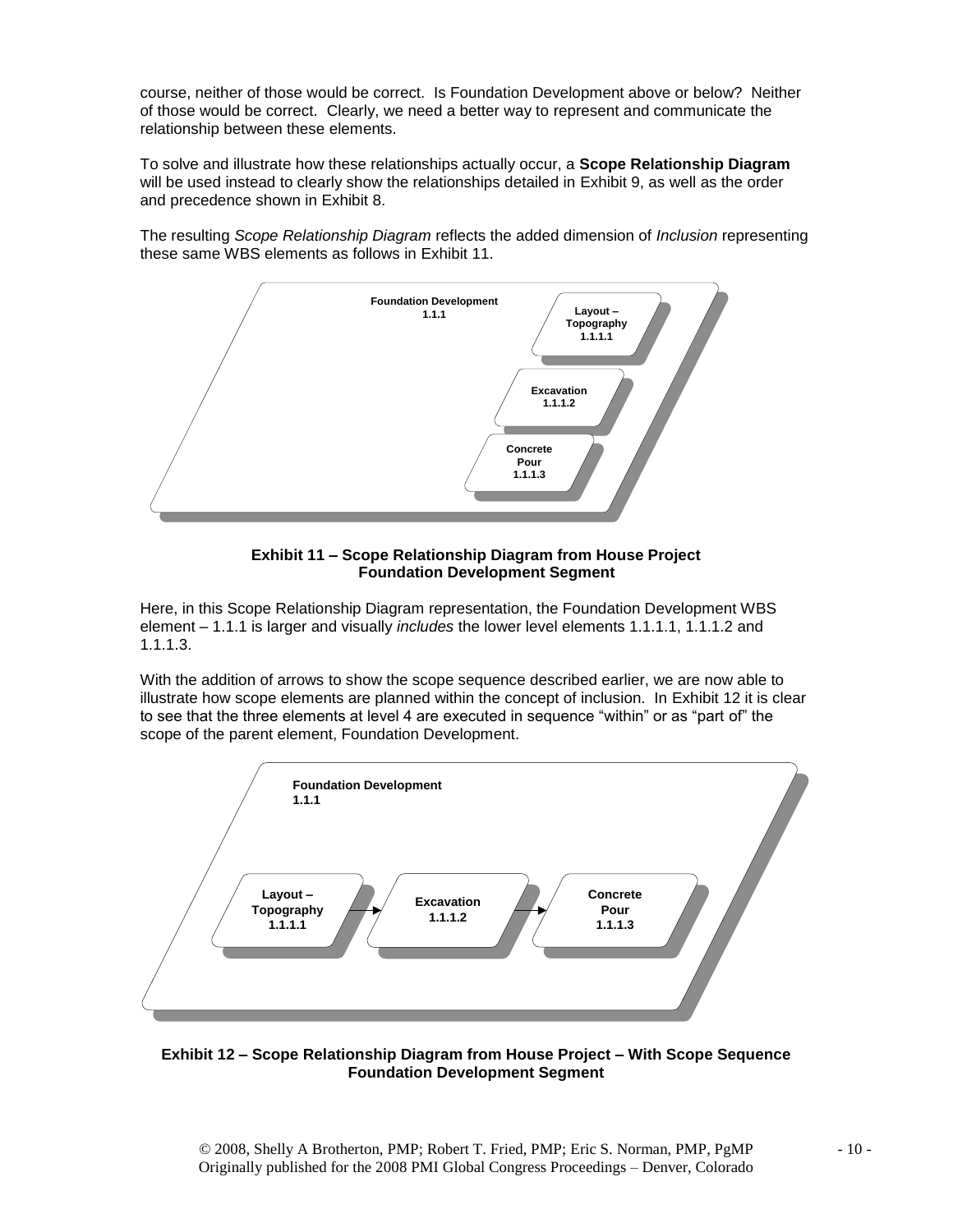Expanding this concept further to include all of the elements in the House Project, a Scope Relationship Diagram showing 100% (Core Characteristic) of the work defined in the elevenelement outline version of the house project presented in Exhibit 5 would produce the visual graphic illustrated in Exhibit 13.



**Exhibit 13 – Scope Relationship Diagram for House Project**

With this illustration, demonstrating or describing which WBS elements are "part of" others is easy. The parent elements always include the child elements, and appear as nested representations of work within the Scope Relationship Diagram. Moreover, it is easy to recognize which WBS elements are both parent and child. Nesting the scope elements clarifies the true relationship between the elements, a representation that previously could be illustrated only in outline form.

To take this concept further, while the Scope Relationship Diagram for the House Project enables the visualization of the work "included" within the scope of each parent WBS element, it also allows a more direct and straightforward transition from deliverable-oriented WBS to project schedule. This results from the additional clarity the Scope Relationship Diagram provides, as it represents the relationships between WBS elements graphically, showing how they interact within the entire scope of the project. Added benefits are also derived from this WBS representation. As decomposition is performed against the WBS elements in this Scope Relationship Diagram (the lowest level being Work Packages), the resulting tasks, activities and milestones can be easily grouped in the same manner as the WBS. These will be input to the Project Schedule and will facilitate the grouping of work that will be monitored and controlled during the execution of the project.

Beyond the initial view in Exhibit 13, the various WBS elements can then be moved into a logical sequence. Dependency lines can be added to illustrate how the sequence of each of the scope elements within the project (parents and children) relate to and depend on one another. This reveals a logical representation of the sequence of the work to be performed. Using the Scope Relationship Diagram from Exhibit 13, adding the dependency lines would produce the logical sequence shown in Exhibit 14.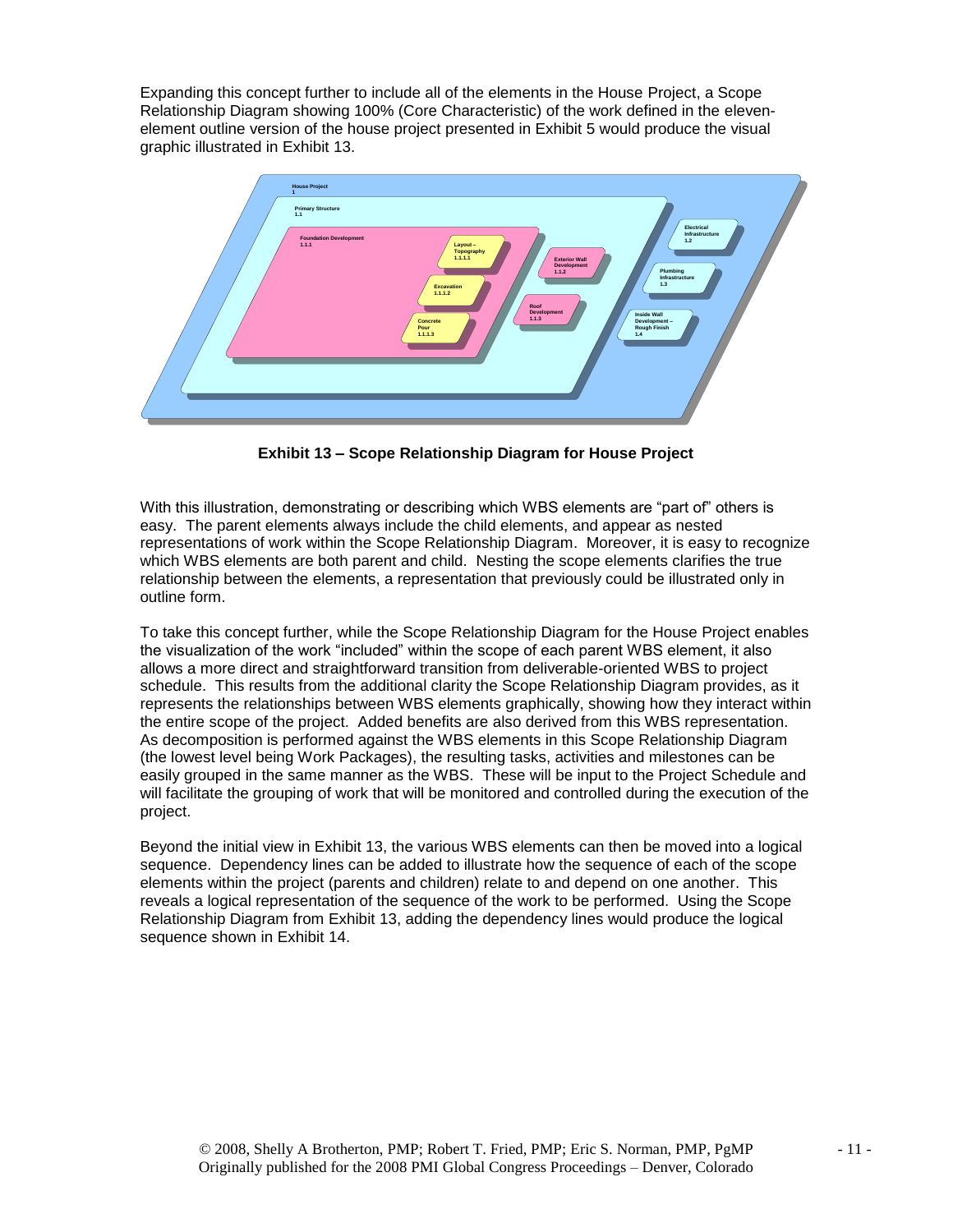

**Exhibit 14 – Scope Relationship Diagram for House Project – with Scope Sequence**

Using this approach, the project manager is able to use a step-wise process to create the linkage between the components of the deliverable-oriented WBS and the scope of the project, prior to further decomposition and development of the Project Schedule. Most importantly, representing the WBS in this way may *simplify* the transition from WBS to a Project Schedule we described at the beginning of the chapter.

To conclude this discussion, we want to be sure you are able to clearly see these two methods as reliable ways to transition from the deliverable-oriented WBS to the Project Schedule. So to recap, a clear path can be drawn from deliverable-oriented WBS to Project Schedule, if that path is taken through a logical sequence of decomposition and network diagramming. This concept is represented in Exhibit 15, which is a repeat of the concepts we discussed at the beginning of the chapter.



 **Exhibit 15 – WBS to Project Schedule Transition**

As we have described, once the WBS is complete, illustrated (documented) and placed under change management control, it becomes the foundation for other important aspects of the project, including the project schedule, risk management plan, budget and financial management plan, quality plan, resource management plan and others. Beyond this, the WBS plays a vital role in the executing, monitoring, controlling and closeout phases of a project, and in so doing, transitions from being seen primarily as a planning tool, to an active role, where the WBS becomes the basis for decision making. It establishes clear boundaries for the project during the initiating and planning phases, and provides a ready tool for ensuring those boundaries are protected during the remaining phases of the project.

#### **Summary**

In summary, applying the WBS to the Project Management Lifecycle is simply an outcome of effective scope analysis, WBS development and careful project management execution, monitoring and control by the project manager. Applying a carefully articulated WBS and WBS Dictionary to subsequent project processes further utilizes tools such as the Network

© 2008, Shelly A Brotherton, PMP; Robert T. Fried, PMP; Eric S. Norman, PMP, PgMP - 12 -Originally published for the 2008 PMI Global Congress Proceedings – Denver, Colorado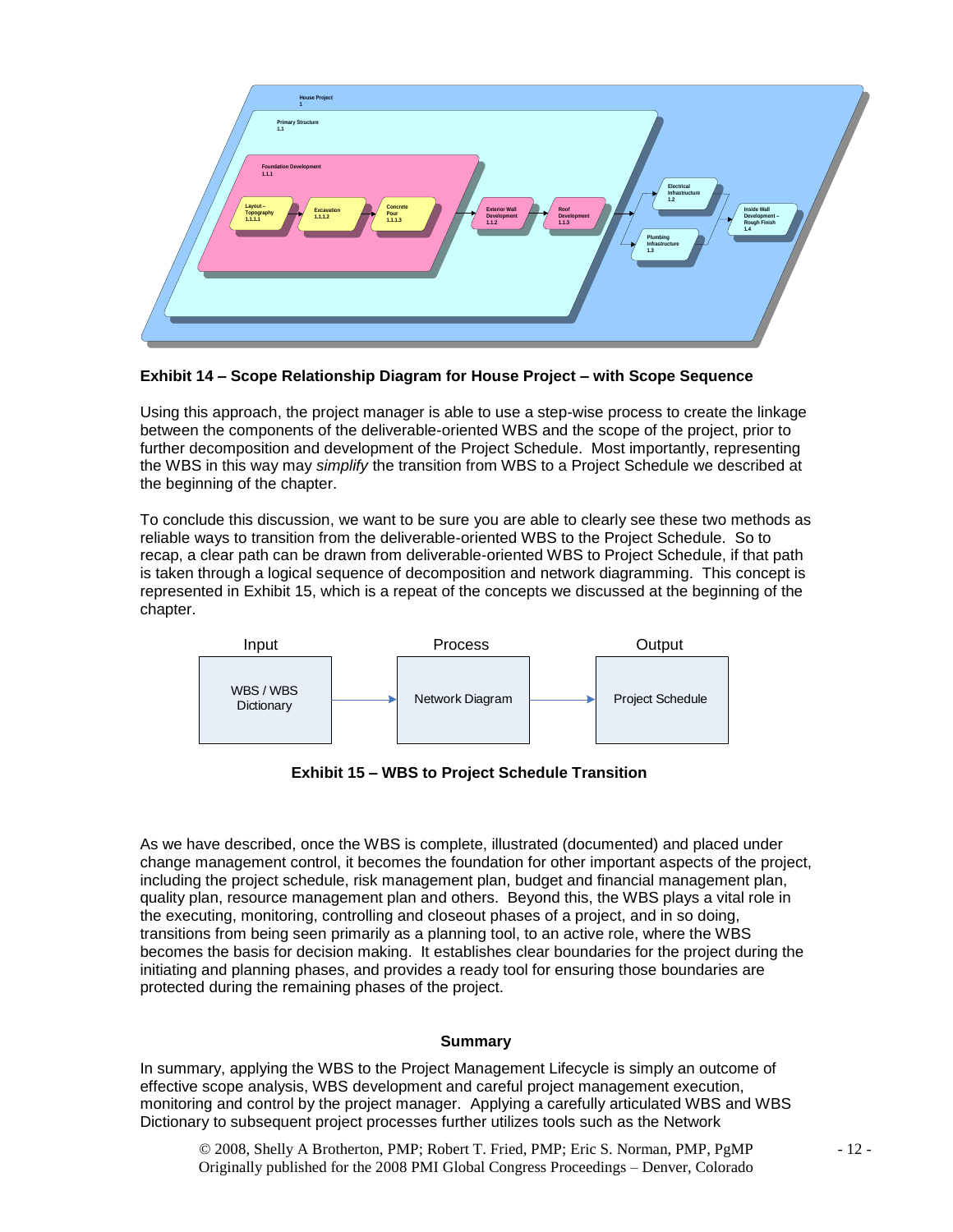Diagramming technique or Scope Relationship Diagram development and results in the creation of a baselined Project Schedule, drawn from the decomposition of Work Packages - which reveals key project tasks, activities and milestones. Key attributes associated with effective WBS development are included below.

An Effective Work Breakdown Structure:

- Is a deliverable-oriented grouping of project elements  $\bullet$
- Is created by those doing the work
- Contains 100% of the work defined by the scope or contract and captures all deliverables  $\bullet$ (Internal, External, Interim) in terms of work to be completed, including Project Management
- $\bullet$ Defines the context of the project, clarifies the work and communicates project scope to all stakeholders
- Is expressed as an illustration, chart or outline, providing a graphical or textual breakdown
- Arranges all major and minor deliverables in a hierarchical structure and is constructed so that each level of decomposition contains 100% of the work in the parent level
- Should contain at least 2 levels  $\bullet$
- Uses nouns and adjectives not verbs
- Evolves along with the progressive elaboration of project scope, up to the point of scope baseline, and thereafter in accordance with project change control - allowing for continual improvement
- Employs a coding scheme for each WBS element that clearly identifies the hierarchical  $\bullet$ nature of the WBS when viewed in any format

To develop effective Work Breakdown Structures and apply them throughout the conduct and duration of projects, the project manager should take the guidance provided here and apply WBS construction activities independently of the project schedule or scheduling tools. To do this, the project manager will reference a set of key documents to begin the development of the WBS. These include (and may not be limited to):

- The project charter  $\bullet$
- The project problem statement or scope definition
- $\bullet$ Applicable contract or agreement documentation
- Existing project management practice

Armed with these documents as the basis for WBS development, the project manager will guide the project team through the development of a deliverable-oriented WBS, carefully relating all WBS elements to these foundational documents and associating work described by the WBS to specific scope boundaries defined by them. These activities are typically performed by engaging the entire project team in "brainstorming" or "idea-generation" sessions, using affinity diagramming techniques and iterative decomposition to define the WBS elements - all independent of the project scheduling tool.

Once complete, the WBS is placed under "Change Control" and will be managed in accordance with the Change Management processes defined for the project - allowing for the expected and inevitable change that will impact the scope of the project. When these changes occur, they are reflected not only in the project schedule and budget, but are documented as changes to the Scope Statement, Charter, contract, agreements and of course, the WBS.

In this way, the project manger will have constructed a Work Breakdown Structure that directly links to sponsoring documents, provides a basis for project schedule and process management, yet is designed to grow and flex with the changes that impact the project in a controlled and controllable manner.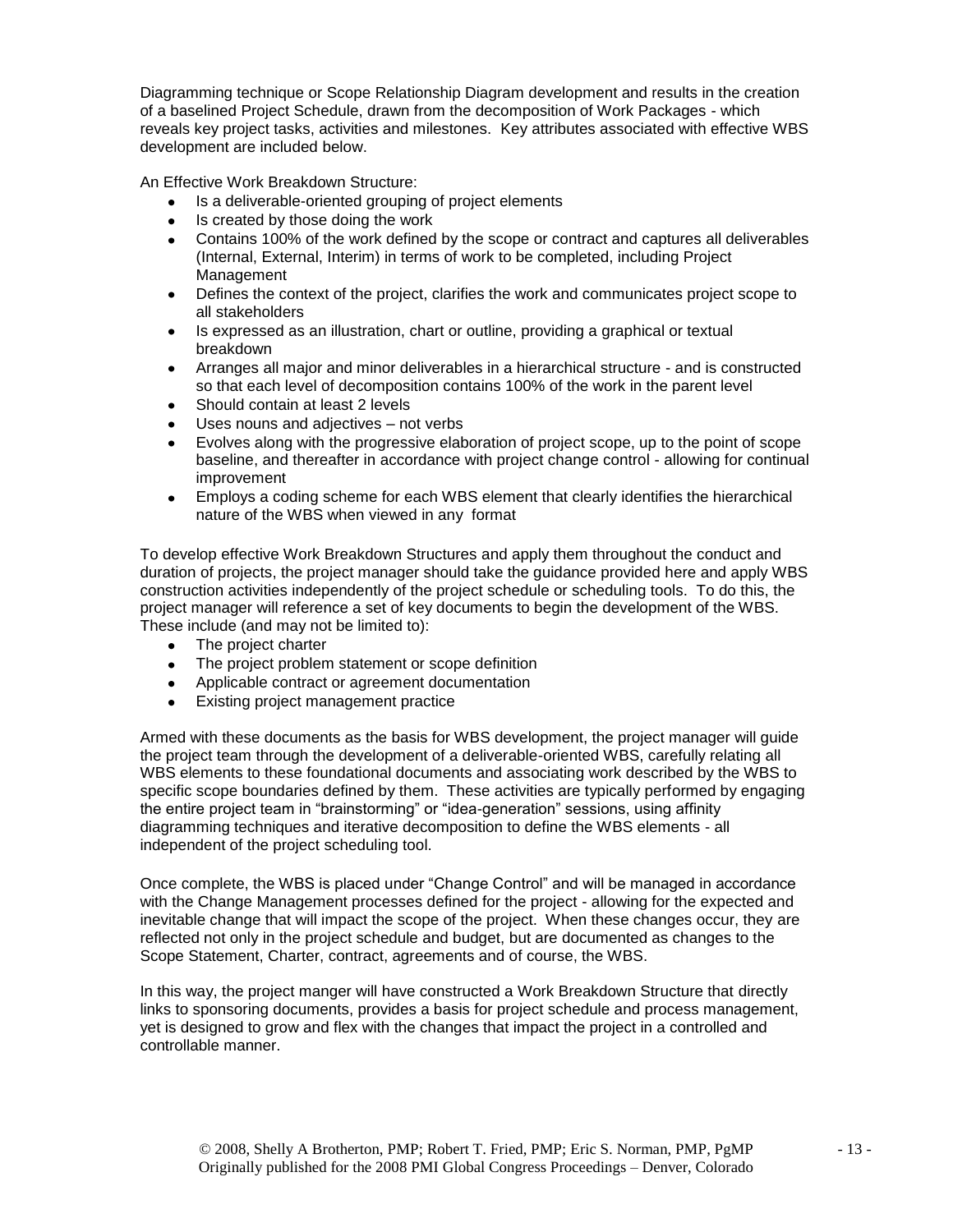# **References**

- Kerzner H. (1997). Project management: A systems approach to planning, scheduling, and controlling (6th ed.). New York: John Wiley & Sons
- Project Management Body of Knowledge (*PMBOK® Guide, Third Edition*.). Newtown Square, Pennsylvania: Project Management Institute Inc.
- Work Breakdown Structures, Version 2.01, (November, 2004) James R. Chapman, retrieved 2/22/05, Website [http://www.hyperthot.com/pm\\_wbs.htm](http://www.hyperthot.com/pm_wbs.htm)
- Pritchard, Carl (1998), How to build a work Breakdown Structure, The cornerstone of Project Management. Arlington, Virginia: ESI International
- Haugan, Gregory T. (2002), Effective Work Breakdown Structures, Management Concepts, Vienna, Virginia

Independent Verification and Validation White Paper (December 2002) Macdonald Bradley, Inc., retrieved 2/20/2005, Website: [http://www.mcdonaldbradley.com/comps/white%20papers/IVV%20white%20paper.](http://www.mcdonaldbradley.com/comps/white%20papers/IVV%20white%20paper.pdf) [pdf](http://www.mcdonaldbradley.com/comps/white%20papers/IVV%20white%20paper.pdf)

- Performance Based Contracting: Development of a Work Statement (August, 2001), Department of Energy, retrieved 1/18/2005, Website: <http://www1.pr.doe.gov/acqguide/AGChapter37.htm>
- Practice Standard for Work Breakdown Structures Second Edition (2006). Newtown Square, Pennsylvania: Project Management Institute Inc.